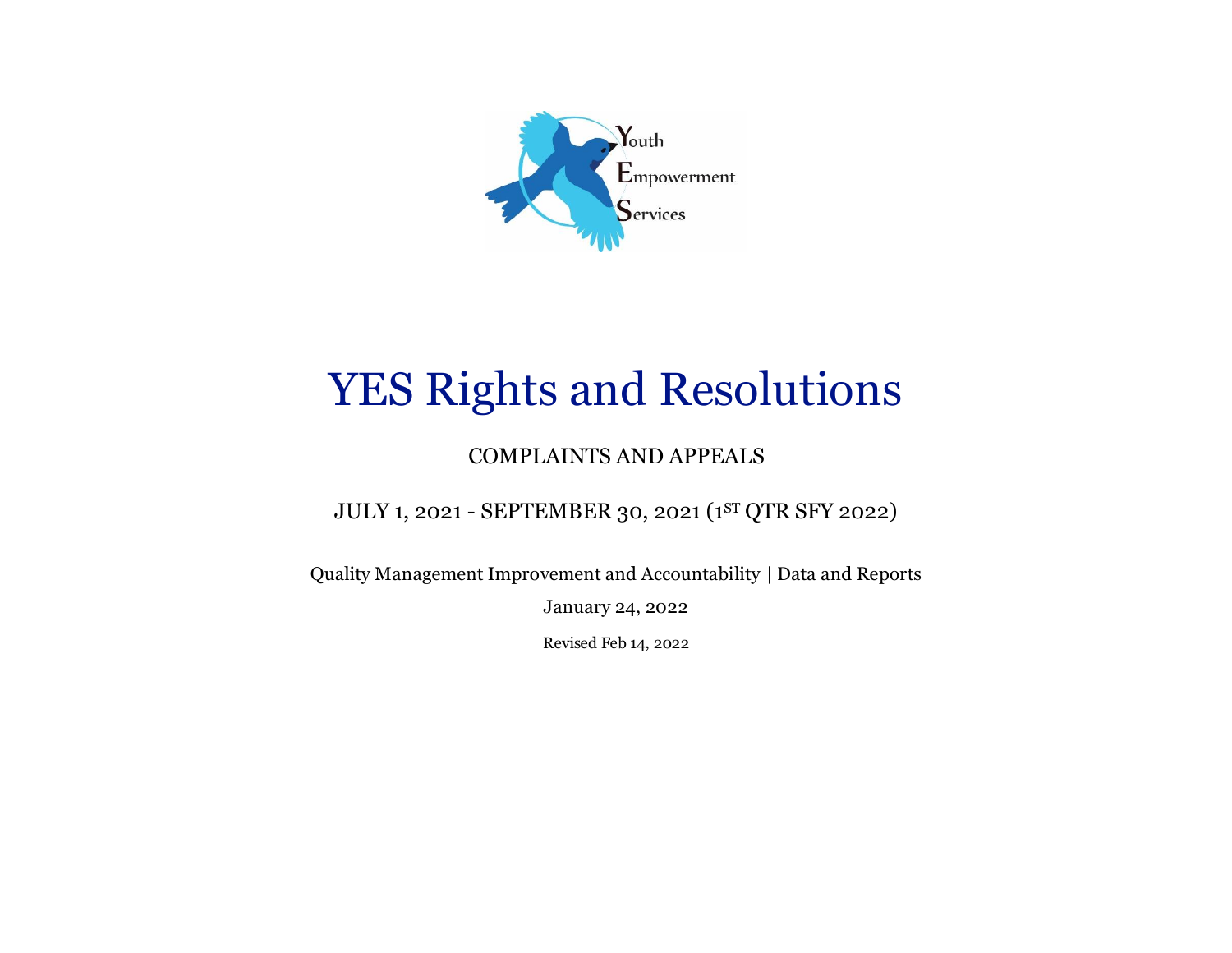### **Table of Contents**

| Table 1: YES Complaints Across Time                                                                       | $\overline{2}$ |
|-----------------------------------------------------------------------------------------------------------|----------------|
|                                                                                                           | $\overline{2}$ |
| Table 2: SDE Complaints 2020 - 2021                                                                       | 3              |
|                                                                                                           |                |
| Table 3: Total Complaints and Appeals in 1st quarter, State Fiscal Year 2022                              | 3              |
|                                                                                                           |                |
| Table 5: DBH Complaint Detail, 1Q, 2022                                                                   | $\overline{4}$ |
|                                                                                                           |                |
|                                                                                                           |                |
| Table 4: Early and Periodic Screening, Diagnostic and Treatment (EPSDT) Denial Appeal Detail, 1Q, 2022 11 |                |
| Idaho Department of Juvenile Corrections (IDJC) (YES Class Families/Youth) 12                             |                |
| Table 6: IDJC Complaint Detail, 1Q, 2022                                                                  | 12             |
|                                                                                                           |                |
| Table 7: SDE Complaint Detail, 2020 - 2021                                                                | 13             |
|                                                                                                           |                |
|                                                                                                           |                |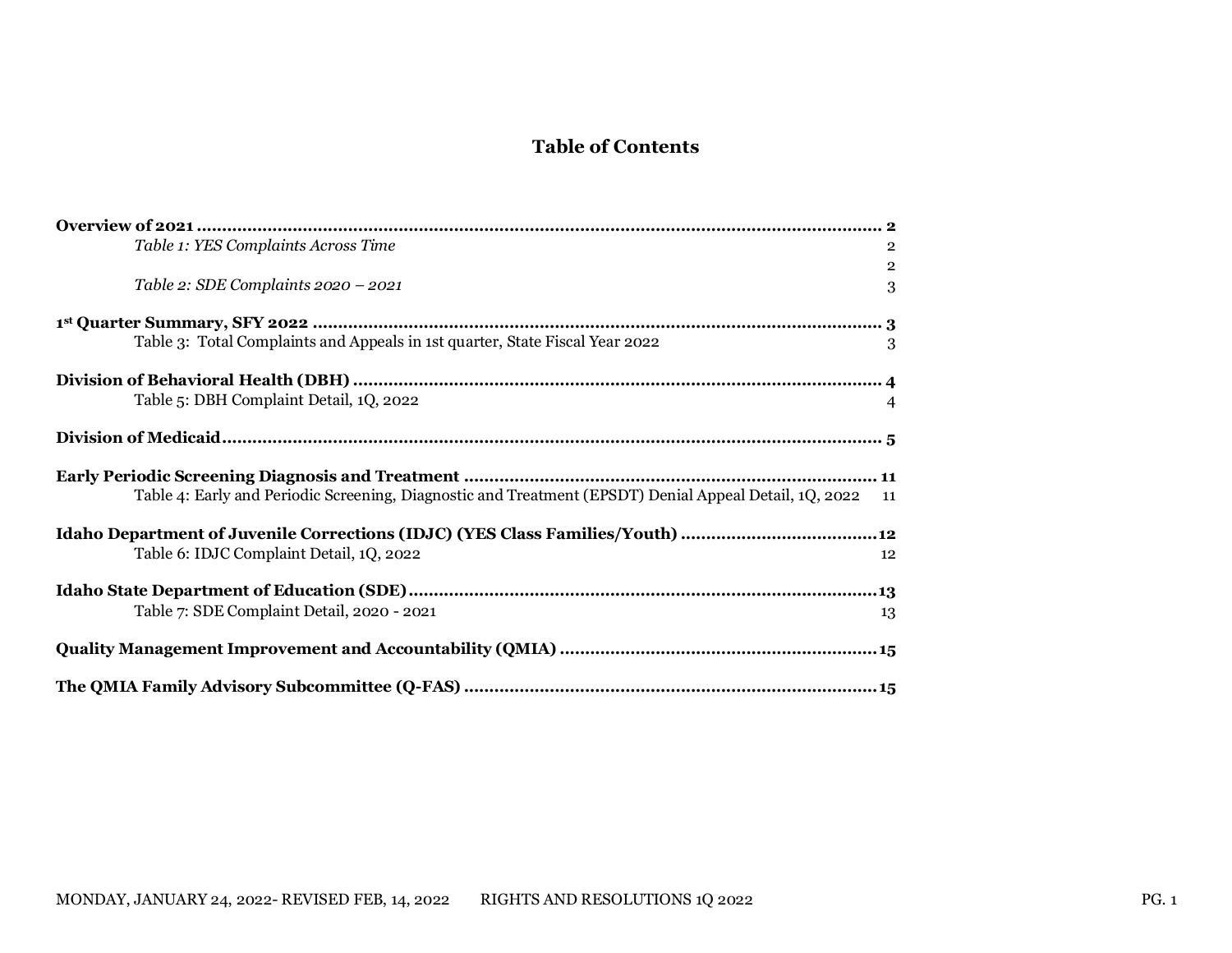#### YES Rights and Resolutions COMPLAINTS AND APPEALS JULY 1, 2021 - SEPTEMBER 30, 2021 (1 ST QTR SFY 2022)

The Youth Empowerment Services (YES) Quality Management Improvement and Accountability (QMIA) Council believes that complaints are a valuable source of information about the YES system of care and that each complaint received offers an opportunity to monitor and improve Idaho's behavioral health system for youth and families.

Each YES system partners' complaints system is one of several mechanisms constructed within the YES system of care to place youth and families at the center of their care. Each YES system partner, including family members, contributes its complaint information individually, each with a shared purpose of quality management and system improvement.

This is the YES Rights and Resolutions report, which is intended to monitor youth and family concerns or complaints relating but not limited to informing, access, service appropriateness, service effectiveness, and quality. These benchmarks have been identified and adopted by the Division of Behavioral Health (DBH) as key to Transformational Collaborative Outcomes Management (TCOM), which is an effective and integrated approach to addressing the needs and strengths of individuals and facilitating change at all levels of the system.

TCOM is grounded in a philosophy of a single shared vision–helping people achieve their health and wellness goals as they navigate healthcare, child welfare, justice, behavioral health, education, and other complex systems.

#### <span id="page-2-0"></span>**Overview of 2021**

A total of 34 YES complaints, and one appeal have been tracked since January 2021. This is an average of 11 complaints per quarter. For the past year, the data shows a slight decrease that is not statistically significant.

> $\mathbf{o}$ 2 5  $\overline{Q}$ 4 14 5 8 0 0  $\Omega$ 5 10 15 Jan 2021-March 2021 April 2021-June 2021 July 2021- Sept 2021 Chart Title DBH 
> Medicaid (combined)
> 
> IDJC
> 
> 
> FACS

<span id="page-2-2"></span><span id="page-2-1"></span>*Table 1: YES Complaints Across Time*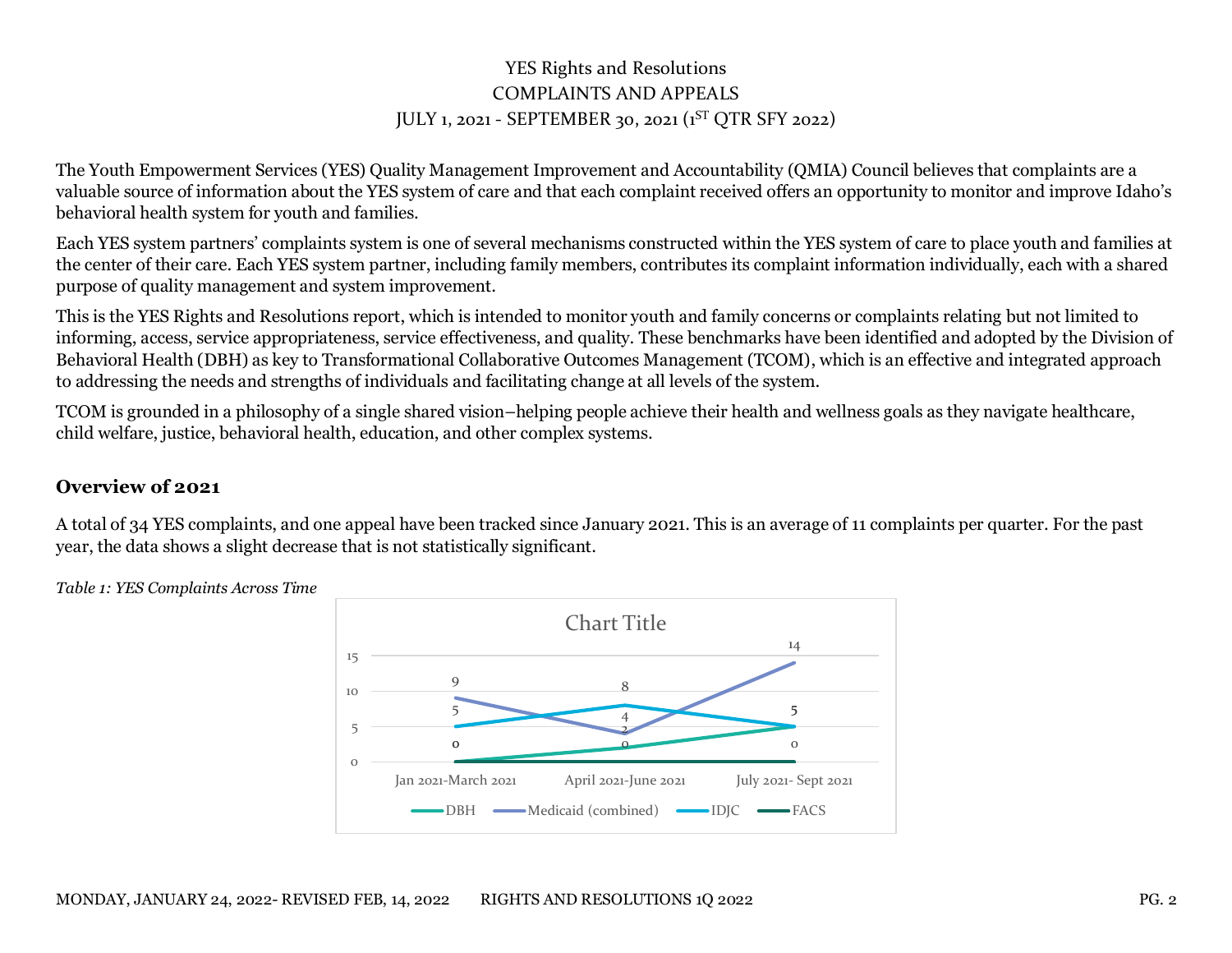#### \*SDE data will be shown separately as it is analyzed/presented by the school year

<span id="page-3-0"></span>



#### <span id="page-3-1"></span>**1st Quarter Summary, SFY 2022**

In the 1st quarter of SFY 2022, there were 10 YES-related complaints, and one appeal reported across all partners in the YES system of care.

Of those 10 complaints, five were related to access to services, and two are related to Clinical services

<span id="page-3-2"></span>*Table 3: Total Complaints and Appeals in 1st quarter, State Fiscal Year 2022*

|       | DBH | Optum | <b>EPSDT</b> | <b>MTM</b> | .<br>∟ibertv | (IDJC) | (FACS) | (SDE) | Total |
|-------|-----|-------|--------------|------------|--------------|--------|--------|-------|-------|
| 1st Q |     |       |              |            |              |        |        |       |       |

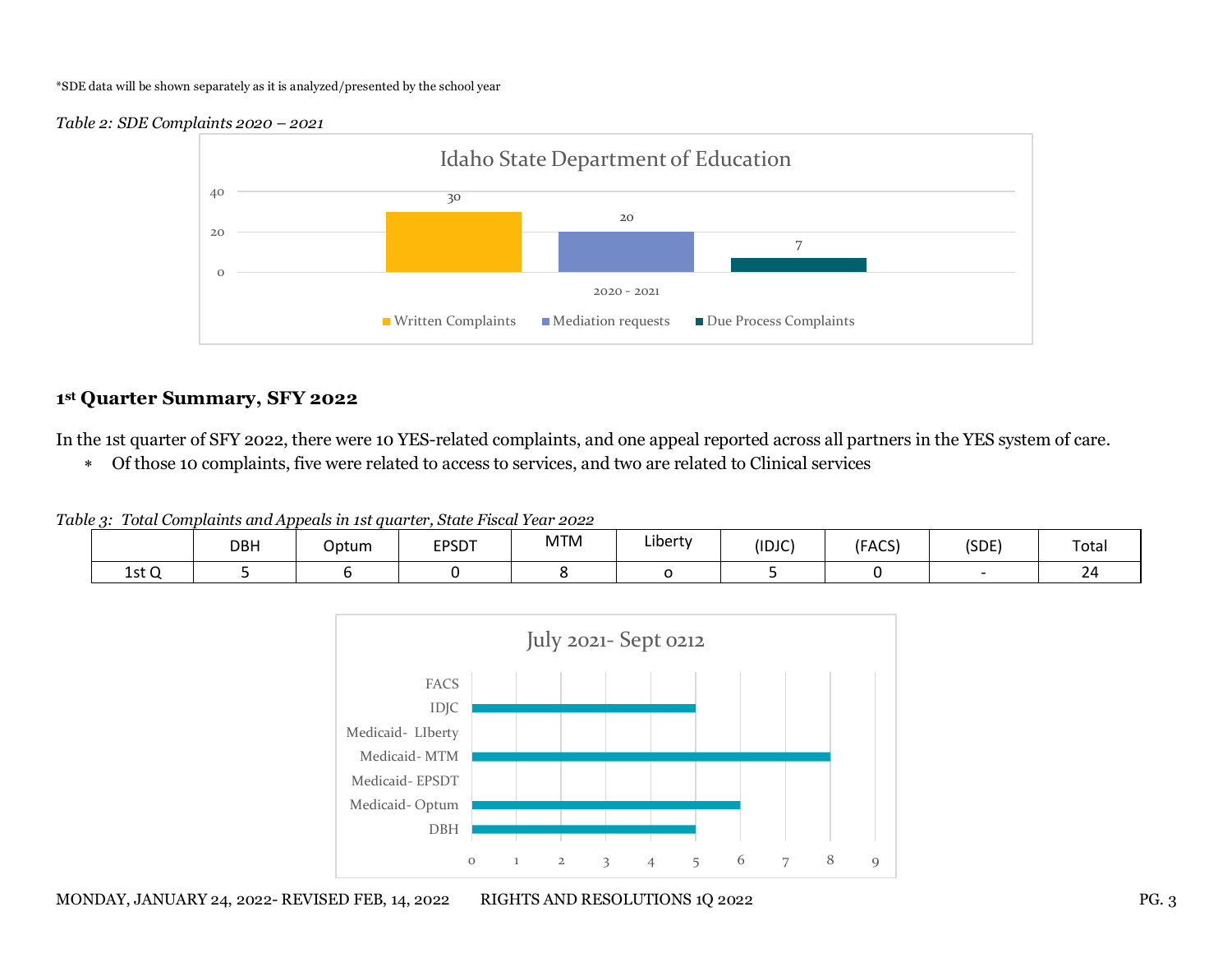#### <span id="page-4-0"></span>**Division of Behavioral Health (DBH)**

DBH received five YES complaints, and zero appeals in the 1st quarter of SFY 2022. Four of these complaints are currently closed, and the average time to resolution was 15 days. The disposition of Closed" signifies the nature of the complaint as a "systems issue."

<span id="page-4-1"></span>*Table 5: DBH Complaint Detail, 1Q, 2022*

| <b>Type of Concern</b>                                                                                                                      | <b>Status</b> | Resolution                                                                                                                                                                                                                       |
|---------------------------------------------------------------------------------------------------------------------------------------------|---------------|----------------------------------------------------------------------------------------------------------------------------------------------------------------------------------------------------------------------------------|
| Complainant reports that the availability<br>of children's mental health services is<br>difficult to understand and lacking<br>stability.   | Closed        | The DBH Wraparound Coordinator incorporates feedback<br>into quality improvement work. Region 4 Program<br>Specialist assists in connecting parent with available<br>services. Complaint added to Barriers to Care conversation. |
| Complainant reports that she received a<br>call from SHN that was traumatizing.                                                             | Closed        | The DBH acknowledged issues raised by complainant and<br>provided corrective feedback/training to those involved.                                                                                                                |
| Complainant reports the DBH is unwilling<br>to make a single case agreement for a<br>child with specific needs.                             | Open          | The DBH acknowledged issues raised by complainant and<br>was unable to correct the issue completely. Complaint<br>added to Barriers to Care conversation.                                                                        |
| Complainant reports that children's<br>mental health services are difficult to<br>understand, largely unavailable, and cost<br>prohibitive. | Closed        | The DBH acknowledged issues raised by complainant and<br>Complaint added to Barriers to Care conversation.                                                                                                                       |
| Complainant reports that she was sued for<br>a balance due, and that she doesn't<br>understand the reasoning behind the<br>decisions.       | Closed        | The DBH acknowledged issues raised by complainant and<br>Complaint added to Barriers to Care conversation.<br>Complainant may be invited to Q-FAS.                                                                               |

DBH facilitates Complaint Resolution Committee (CRC) sessions to support the complaint and resolution process that protects the rights of children, youth and families. The goal of the meeting is information sharing and advisory to the Council. This work allows for added critical analysis by several members of the Quality Assurance unit, and subsequent recommendations for next steps to the QMIA Council.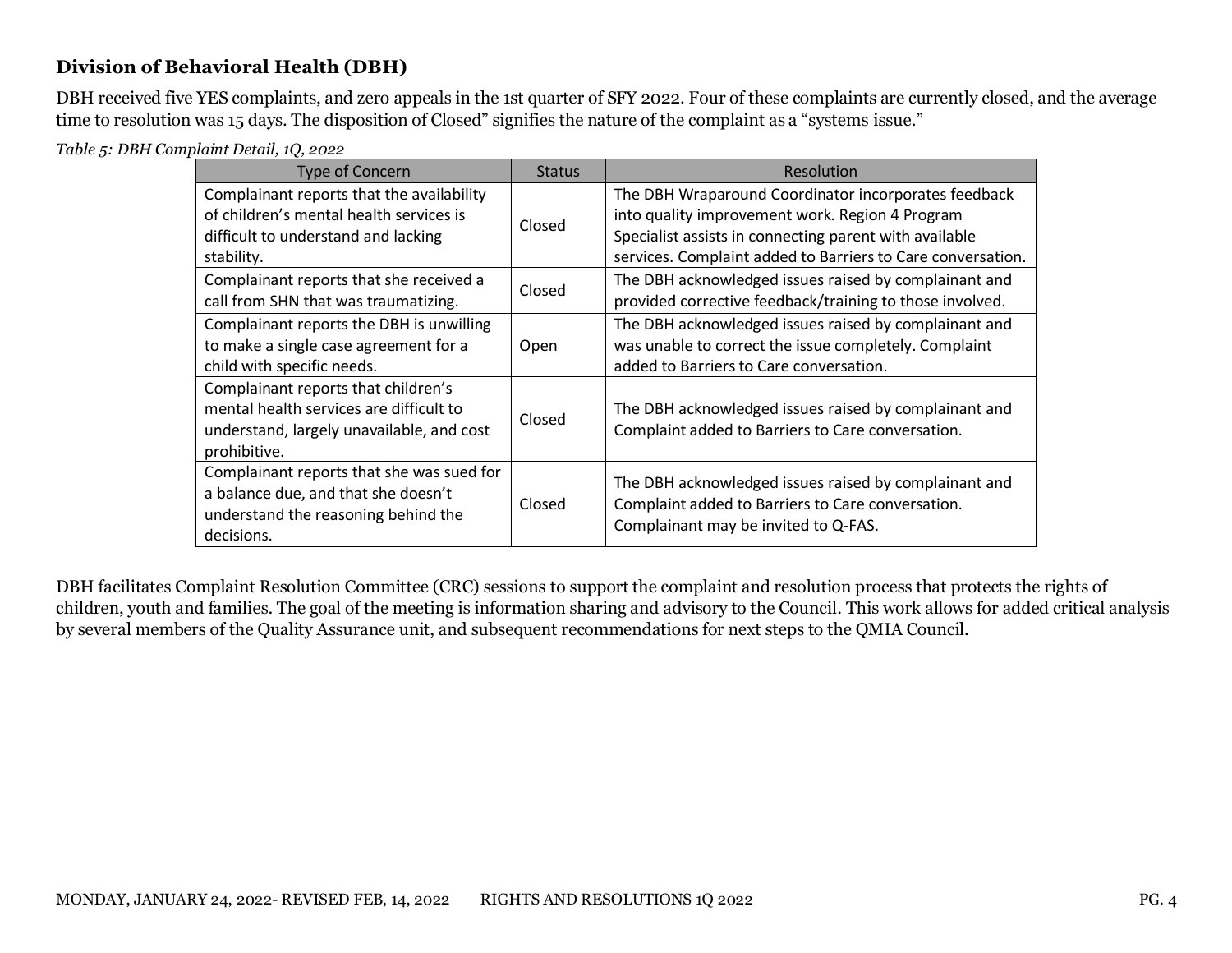### <span id="page-5-0"></span>**Division of Medicaid**

Optum complaints:

| <b>Mont</b><br>h | <b>Memb</b><br>er<br>Region | Categor<br>$\mathbf{y}$ | Type of<br>Complain<br>t            | Date<br>Received | <b>Description</b>                                      | <b>Status</b><br>of<br>Complai<br>nt | Receipt<br><b>Method</b><br>(verbal/writte)<br>n) | Complaina<br>nt<br><b>Relationsh</b><br>ip to<br><b>Member</b> | <b>Memb</b><br>er Age | <b>Member</b><br>Eligibility<br>Category<br>(CC/44/N<br>A) | Provide<br>$\mathbf{r}$<br><b>Specialt</b><br>y | <b>Date</b><br><b>Resolve</b><br>d | <b>Decision</b><br><b>Summary</b> | <b>Numbe</b><br>r of<br>days to<br>Resolv<br>$\mathbf{e}$ |
|------------------|-----------------------------|-------------------------|-------------------------------------|------------------|---------------------------------------------------------|--------------------------------------|---------------------------------------------------|----------------------------------------------------------------|-----------------------|------------------------------------------------------------|-------------------------------------------------|------------------------------------|-----------------------------------|-----------------------------------------------------------|
| Jul-21           | Region<br>5                 | Service                 | Staff/Oth<br>er Against<br>Provider | 07/13/20<br>21   | Member felt<br>rapport with<br>provider was<br>not good | Closed                               | Verbal                                            |                                                                | 22                    | N/A                                                        | Facility                                        | 7/16/20<br>21                      | Unsubstantiat<br>ed               | $\mathbf{3}$<br><b>Busines</b><br>s Days                  |
| $Jul-21$         | Region<br>$\mathfrak{Z}$    | Service                 | Staff/Oth<br>er Against<br>Provider | 07/20/20<br>21   | Member felt<br>rapport with<br>provider was<br>not good | Closed                               | Written                                           |                                                                | 10                    | 44                                                         | Facility                                        | 7/27/20<br>21                      | Unsubstantiat<br>ed               | $\overline{7}$<br><b>Busines</b><br>s Days                |
| Aug-<br>21       | Region<br>1                 | Service                 | Staff/Oth<br>er Against<br>Provider | 08/17/20<br>21   | N/A                                                     | Closed                               | Verbal                                            |                                                                | N/A                   | N/A                                                        | Provider<br>Group                               | 09/03/2<br>$\mathbf{1}$            | Unsubstantiat<br>ed               | 17<br><b>Busines</b><br>s Days                            |
| Aug-<br>21       | Region<br>$\mathbf{1}$      | Service                 | Staff/Oth<br>er Against<br>Provider | 08/17/20<br>21   | N/A                                                     | Closed                               | Verbal                                            |                                                                | N/A                   | N/A                                                        | Provider<br>Group                               | 9/3/202<br>$\mathbf{1}$            | Unsubstantiat<br>ed               | 13<br><b>Busines</b><br>s Days                            |
| Aug-<br>21       | Region<br>$\overline{7}$    | Access                  | Staff/Oth<br>er Against<br>Provider | 08/30/20<br>21   | Dissatisfacti<br>on with<br>appointment<br>availability | Closed                               | Written                                           |                                                                | 11                    | 44                                                         | Facility                                        | 09/20/2<br>$\mathbf{1}$            | Unsubstantiat<br>ed               | 15<br><b>Busines</b><br>s Days                            |
| Aug-<br>21       | Region<br>$\overline{4}$    | Service                 | Staff/Oth<br>er Against<br>Provider | 09/14/20<br>21   | Member felt<br>rapport with<br>provider was<br>not good | Closed                               | Verbal                                            |                                                                | 13                    | N/A                                                        | Facility                                        | 09/23/2<br>$\mathbf{1}$            | Unsubstantiat<br>ed               | $\overline{7}$<br><b>Busines</b><br>s Days                |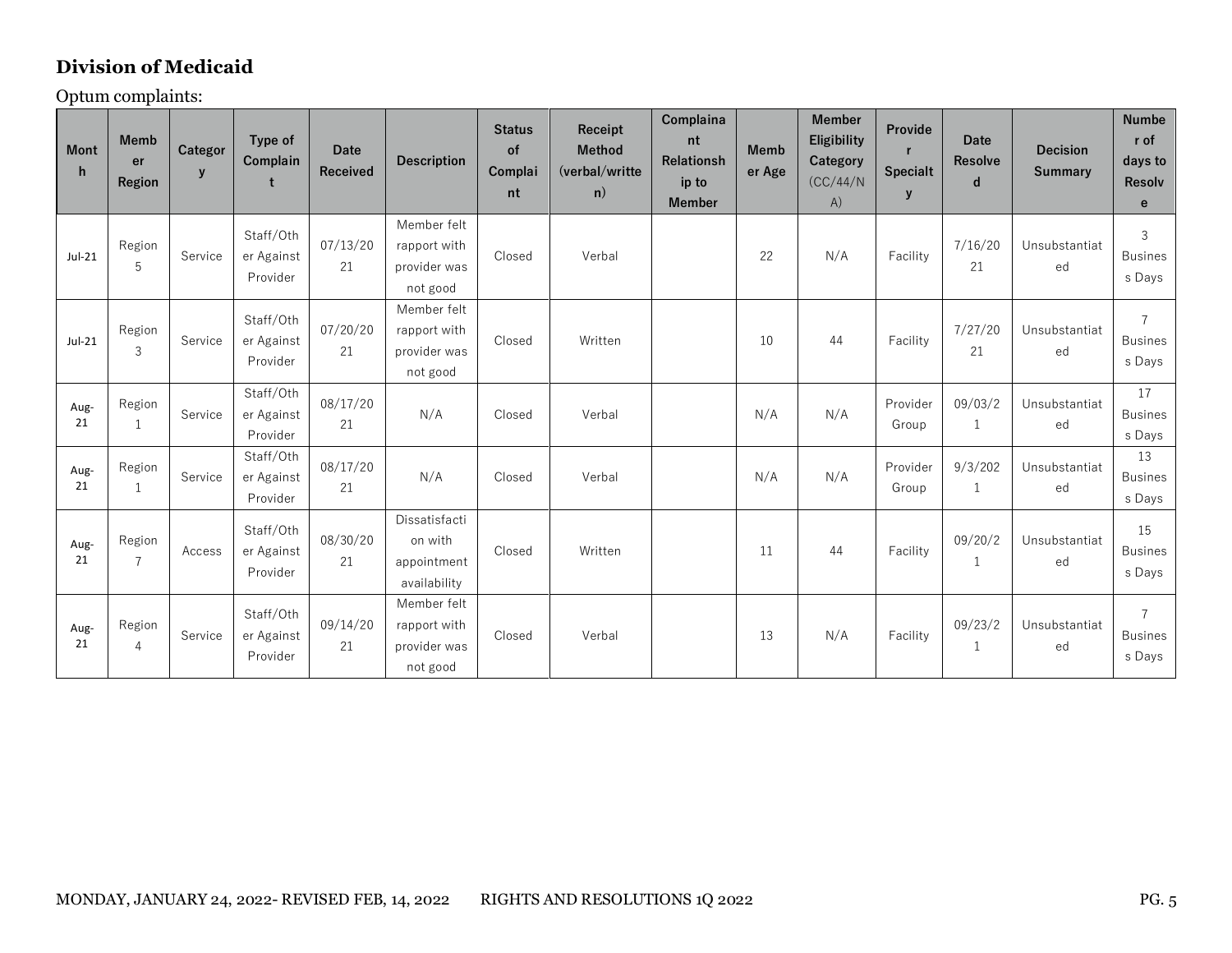| <b>Month</b> | <b>Member</b><br>Region  | Category                            | Type of<br>Complaint | <b>Date Received</b>      | <b>Description</b>                 | Status of<br>Complain<br>t | Receipt<br>Method<br>(verbal/written | Complainan<br>t<br>Relationshi<br>p to<br><b>Member</b> | <b>Membe</b><br>r Age | <b>Member</b><br>Eligibility<br>Category<br>(CC/44/NA<br>$\lambda$ | Provider<br>Specialt<br>${\bf y}$ | <b>Date Resolved</b> | <b>Decision Summary</b>                                                                                                                                                                                                                                                                                                                                                                                                              | Number of<br>days to<br>Resolve |
|--------------|--------------------------|-------------------------------------|----------------------|---------------------------|------------------------------------|----------------------------|--------------------------------------|---------------------------------------------------------|-----------------------|--------------------------------------------------------------------|-----------------------------------|----------------------|--------------------------------------------------------------------------------------------------------------------------------------------------------------------------------------------------------------------------------------------------------------------------------------------------------------------------------------------------------------------------------------------------------------------------------------|---------------------------------|
| Jul-21       | Region<br>$\overline{7}$ | Provider                            | Late<br>Return       | 07/08/2021                | Provider<br>Late<br>Return         | Closed                     | Verbal                               | Case<br>Manager                                         | $\,6\,$               | 44                                                                 | <b>NEMT</b>                       | 7/21/2021            | Substantiated -<br>Transportation<br>provider has<br>been educated to<br>accommodate all<br>trip requests as<br>scheduled and to<br>immediately<br>notify MTM and<br>the member of<br>any issue which<br>would result in<br>the member<br>arriving late. The<br>provider is<br>responsible to<br>have in place an<br>alternate to<br>ensure timely<br>transport in the<br>event the original<br>driver is delayed<br>for any reason. | $\,9$<br>business<br>days       |
| $Jul-21$     | Regio<br>n 7             | Internal<br>Complain<br>$\mathsf t$ | Custome<br>r Service | 07/28/202<br>$\mathbf{1}$ | <b>MTM</b><br>Custome<br>r Service | Closed                     | Verbal                               | Case<br>Manage<br>r                                     | 10                    | 44                                                                 | <b>NEM</b><br>$\top$              | 8/3/2021             | Substantiated -<br>Issue has been<br>escalated to<br>the contact<br>center<br>supervisor to<br>educate the<br>MTM agent on<br>the MTM                                                                                                                                                                                                                                                                                                | $\sqrt{4}$<br>busines<br>s days |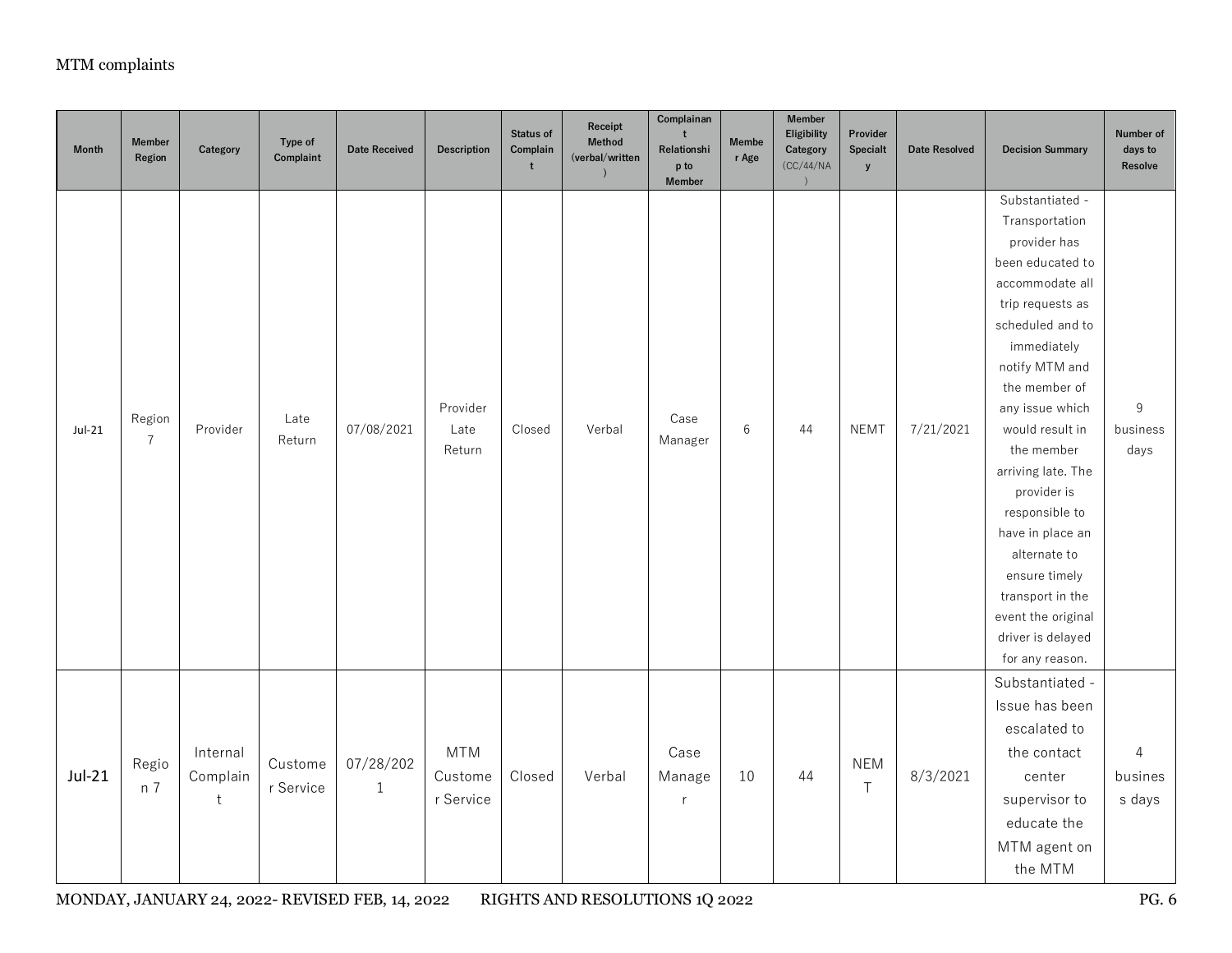| <b>Month</b> | <b>Member</b><br>Region | Category | Type of<br>Complaint | <b>Date Received</b> | <b>Description</b> | Status of<br>Complain<br>t | Receipt<br>Method<br>(verbal/written | Complainan<br>t<br>Relationshi<br>p to<br>Member | <b>Membe</b><br>r Age | <b>Member</b><br>Eligibility<br>Category<br>(CC/44/NA<br>$\left( \right)$ | Provider<br>Specialt<br>y | <b>Date Resolved</b> | <b>Decision Summary</b> | Number of<br>days to<br>Resolve |
|--------------|-------------------------|----------|----------------------|----------------------|--------------------|----------------------------|--------------------------------------|--------------------------------------------------|-----------------------|---------------------------------------------------------------------------|---------------------------|----------------------|-------------------------|---------------------------------|
|              |                         |          |                      |                      |                    |                            |                                      |                                                  |                       |                                                                           |                           |                      | process for             |                                 |
|              |                         |          |                      |                      |                    |                            |                                      |                                                  |                       |                                                                           |                           |                      | short notice            |                                 |
|              |                         |          |                      |                      |                    |                            |                                      |                                                  |                       |                                                                           |                           |                      | trip changes.           |                                 |
|              |                         |          |                      |                      |                    |                            |                                      |                                                  |                       |                                                                           |                           |                      | The agent must          |                                 |
|              |                         |          |                      |                      |                    |                            |                                      |                                                  |                       |                                                                           |                           |                      | ensure the              |                                 |
|              |                         |          |                      |                      |                    |                            |                                      |                                                  |                       |                                                                           |                           |                      | provider                |                                 |
|              |                         |          |                      |                      |                    |                            |                                      |                                                  |                       |                                                                           |                           |                      | verbally                |                                 |
|              |                         |          |                      |                      |                    |                            |                                      |                                                  |                       |                                                                           |                           |                      | accepts same            |                                 |
|              |                         |          |                      |                      |                    |                            |                                      |                                                  |                       |                                                                           |                           |                      | day trip                |                                 |
|              |                         |          |                      |                      |                    |                            |                                      |                                                  |                       |                                                                           |                           |                      | changes. The            |                                 |
|              |                         |          |                      |                      |                    |                            |                                      |                                                  |                       |                                                                           |                           |                      | member is               |                                 |
|              |                         |          |                      |                      |                    |                            |                                      |                                                  |                       |                                                                           |                           |                      | reminded MTM            |                                 |
|              |                         |          |                      |                      |                    |                            |                                      |                                                  |                       |                                                                           |                           |                      | cannot                  |                                 |
|              |                         |          |                      |                      |                    |                            |                                      |                                                  |                       |                                                                           |                           |                      | guarantee               |                                 |
|              |                         |          |                      |                      |                    |                            |                                      |                                                  |                       |                                                                           |                           |                      | same day trip           |                                 |
|              |                         |          |                      |                      |                    |                            |                                      |                                                  |                       |                                                                           |                           |                      | changes.                |                                 |
|              |                         |          |                      |                      |                    |                            |                                      |                                                  |                       |                                                                           |                           |                      | Unsubstantiate          |                                 |
|              |                         |          |                      |                      |                    |                            |                                      |                                                  |                       |                                                                           |                           |                      | d - Health plan         |                                 |
|              |                         |          |                      |                      |                    |                            |                                      |                                                  |                       |                                                                           |                           |                      | is not                  |                                 |
|              |                         |          |                      |                      |                    |                            |                                      |                                                  |                       |                                                                           |                           |                      | authorized for          |                                 |
|              | Regio                   | Internal | Client               | 07/29/202            | Right of           |                            |                                      | Case                                             |                       |                                                                           | <b>NEM</b>                |                      | right of choice.        | 5                               |
| $Jul-21$     | n 7                     | Complain | Protocol             | $1\,$                | Choice             | Closed                     | Verbal                               | Manage                                           | 15                    | 44                                                                        | $\top$                    | 8/5/2021             | All trips are set       | busines                         |
|              |                         | t        | ${\sf S}$            |                      |                    |                            |                                      | r                                                |                       |                                                                           |                           |                      | dependent               | s days                          |
|              |                         |          |                      |                      |                    |                            |                                      |                                                  |                       |                                                                           |                           |                      | upon service            |                                 |
|              |                         |          |                      |                      |                    |                            |                                      |                                                  |                       |                                                                           |                           |                      | area and                |                                 |
|              |                         |          |                      |                      |                    |                            |                                      |                                                  |                       |                                                                           |                           |                      | provider                |                                 |
|              |                         |          |                      |                      |                    |                            |                                      |                                                  |                       |                                                                           |                           |                      | availability            |                                 |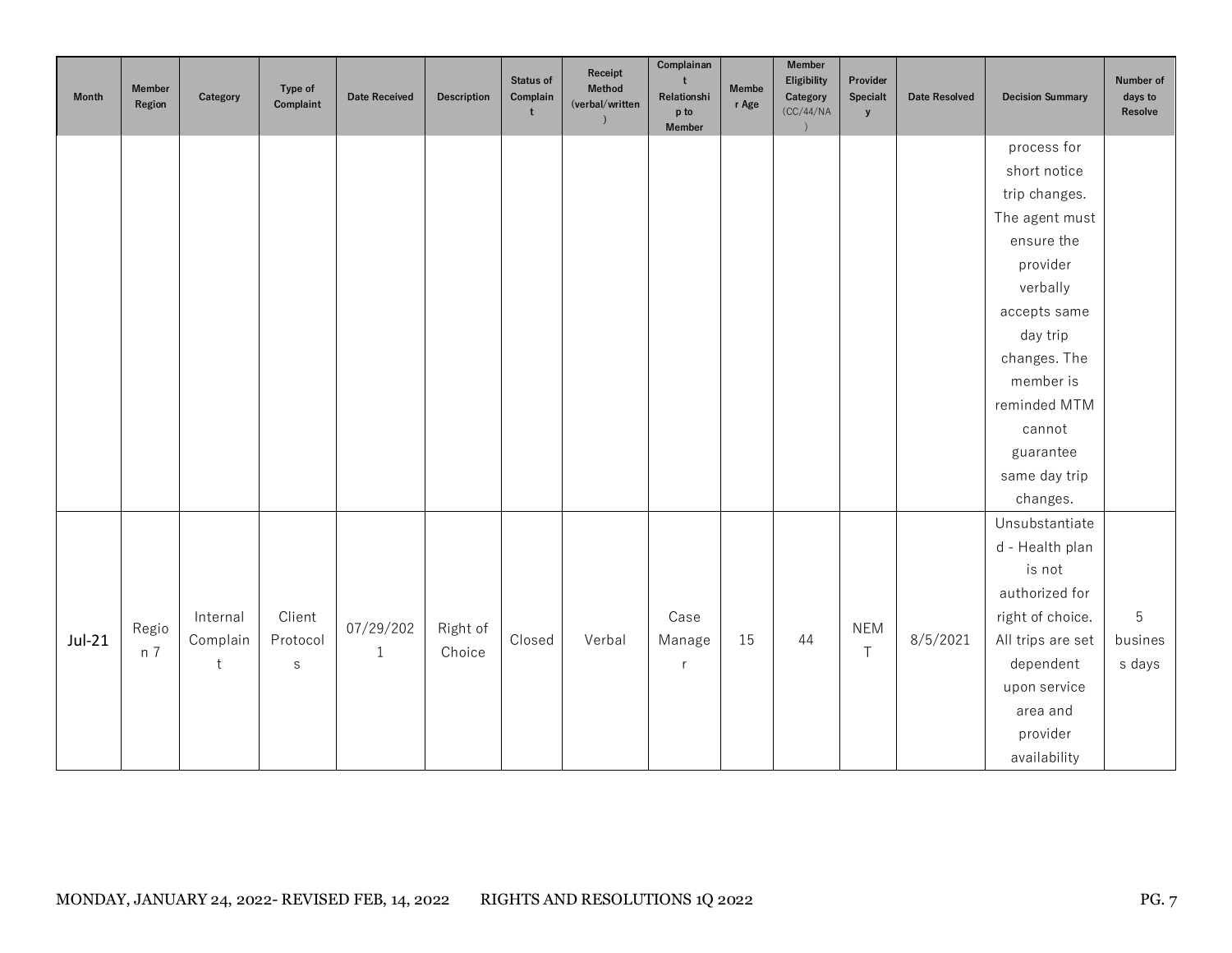| <b>Month</b> | <b>Member</b><br>Region | Category | Type of<br>Complaint | <b>Date Received</b> | <b>Description</b>  | Status of<br>Complain<br>t | Receipt<br>Method<br>(verbal/written | Complainan<br>$\ddot{\phantom{1}}$<br>Relationshi<br>p to<br>Member | <b>Membe</b><br>r Age | <b>Member</b><br>Eligibility<br>Category<br>(CC/44/NA<br>$\lambda$ | Provider<br>Specialt<br>${\bf y}$ | <b>Date Resolved</b> | <b>Decision Summary</b>  | Number of<br>days to<br>Resolve |
|--------------|-------------------------|----------|----------------------|----------------------|---------------------|----------------------------|--------------------------------------|---------------------------------------------------------------------|-----------------------|--------------------------------------------------------------------|-----------------------------------|----------------------|--------------------------|---------------------------------|
|              |                         |          |                      |                      |                     |                            |                                      |                                                                     |                       |                                                                    |                                   |                      | Substantiated -          |                                 |
|              |                         |          |                      |                      |                     |                            |                                      |                                                                     |                       |                                                                    |                                   |                      | Transportation           |                                 |
|              |                         |          |                      |                      |                     |                            |                                      |                                                                     |                       |                                                                    |                                   |                      | provider has             |                                 |
|              |                         |          |                      |                      |                     |                            |                                      |                                                                     |                       |                                                                    |                                   |                      | been educated            |                                 |
|              |                         |          |                      |                      |                     |                            |                                      |                                                                     |                       |                                                                    |                                   |                      | to ensure they           |                                 |
|              |                         |          |                      |                      |                     |                            |                                      |                                                                     |                       |                                                                    |                                   |                      | make an                  |                                 |
|              |                         |          |                      |                      |                     |                            |                                      |                                                                     |                       |                                                                    |                                   |                      | attempt to               |                                 |
|              |                         |          |                      |                      |                     |                            |                                      |                                                                     |                       |                                                                    |                                   |                      | pick-up the              |                                 |
|              |                         |          |                      |                      |                     |                            |                                      |                                                                     |                       |                                                                    |                                   |                      | member                   |                                 |
|              |                         |          |                      |                      |                     |                            |                                      |                                                                     |                       |                                                                    |                                   |                      | regardless if            |                                 |
|              |                         |          |                      |                      |                     |                            |                                      |                                                                     |                       |                                                                    |                                   |                      | they are able to         |                                 |
|              |                         |          |                      |                      |                     |                            |                                      |                                                                     |                       |                                                                    |                                   |                      | make contact<br>with the |                                 |
|              | Regio                   | Provider | No Show              | 07/29/202            | Provider<br>No Show | Closed                     | Verbal                               | Case                                                                |                       | 44                                                                 | <b>NEM</b>                        |                      | member to                | $\mathbf 5$<br>busines          |
| $Jul-21$     | n 7                     |          | Pick-up              | $\mathbf{1}$         | Pick-up             |                            |                                      | Manage                                                              | 15                    |                                                                    | $\top$                            | 8/5/2021             | confirm the              | s days                          |
|              |                         |          |                      |                      |                     |                            |                                      | r                                                                   |                       |                                                                    |                                   |                      | appointment.             |                                 |
|              |                         |          |                      |                      |                     |                            |                                      |                                                                     |                       |                                                                    |                                   |                      | The member is            |                                 |
|              |                         |          |                      |                      |                     |                            |                                      |                                                                     |                       |                                                                    |                                   |                      | reminded to              |                                 |
|              |                         |          |                      |                      |                     |                            |                                      |                                                                     |                       |                                                                    |                                   |                      | ensure they              |                                 |
|              |                         |          |                      |                      |                     |                            |                                      |                                                                     |                       |                                                                    |                                   |                      | contact MTM              |                                 |
|              |                         |          |                      |                      |                     |                            |                                      |                                                                     |                       |                                                                    |                                   |                      | to cancel any            |                                 |
|              |                         |          |                      |                      |                     |                            |                                      |                                                                     |                       |                                                                    |                                   |                      | appointments             |                                 |
|              |                         |          |                      |                      |                     |                            |                                      |                                                                     |                       |                                                                    |                                   |                      | they will not be         |                                 |
|              |                         |          |                      |                      |                     |                            |                                      |                                                                     |                       |                                                                    |                                   |                      | attending prior          |                                 |
|              |                         |          |                      |                      |                     |                            |                                      |                                                                     |                       |                                                                    |                                   |                      | to the                   |                                 |
|              |                         |          |                      |                      |                     |                            |                                      |                                                                     |                       |                                                                    |                                   |                      | scheduled                |                                 |
|              |                         |          |                      |                      |                     |                            |                                      |                                                                     |                       |                                                                    |                                   |                      | pickup.                  |                                 |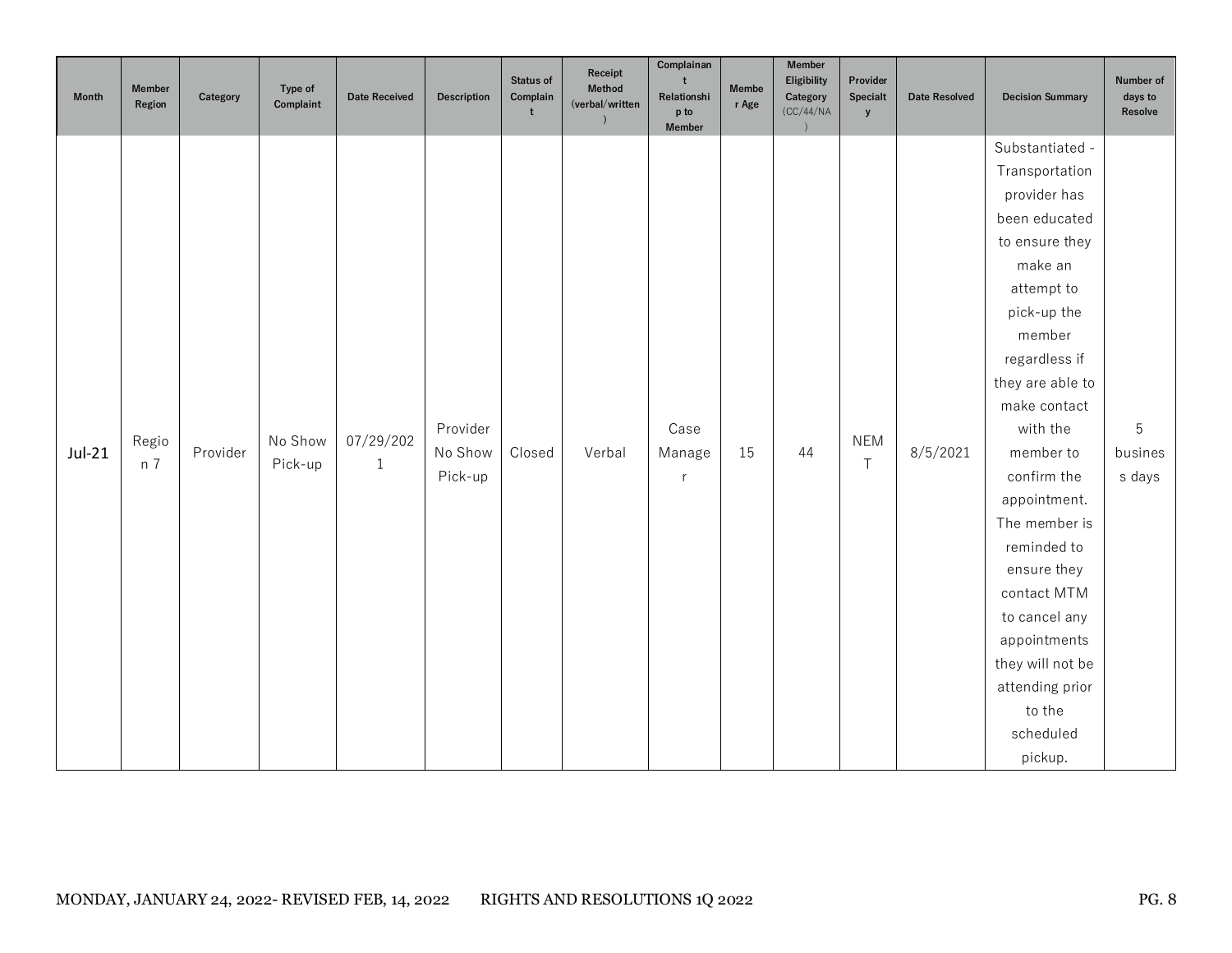| <b>Month</b> | <b>Member</b><br>Region | Category                  | Type of<br>Complaint  | <b>Date Received</b>                                                         | <b>Description</b>            | <b>Status of</b><br>Complain<br>t | Receipt<br>Method<br>(verbal/written     | Complainan<br>Relationshi<br>p to<br>Member | <b>Membe</b><br>r Age | <b>Member</b><br><b>Eligibility</b><br>Category<br>(CC/44/NA | Provider<br>Specialt<br>y | <b>Date Resolved</b>      | <b>Decision Summary</b>                                                                                                                                                                                                                                       | Number of<br>days to<br>Resolve  |
|--------------|-------------------------|---------------------------|-----------------------|------------------------------------------------------------------------------|-------------------------------|-----------------------------------|------------------------------------------|---------------------------------------------|-----------------------|--------------------------------------------------------------|---------------------------|---------------------------|---------------------------------------------------------------------------------------------------------------------------------------------------------------------------------------------------------------------------------------------------------------|----------------------------------|
| Aug-<br>21   | Regio<br>n 7            | Provider                  | Early<br>Return       | 08/04/202<br>$\mathbf{1}$                                                    | Provider<br>Early<br>Return   | Closed                            | Verbal                                   | Case<br>Manage<br>r                         | 10                    | 44                                                           | <b>NEM</b><br>$\top$      | 8/12/2021                 | Substantiated -<br>Transportation<br>provider has<br>been educated<br>to ensure they<br>arrive for the<br>return trip at<br>the time<br>specified on<br>the MTM trip<br>manifest. The<br>member should<br>not be<br>contacted prior<br>to the time<br>listed. | 6<br>busines<br>s days           |
| Aug-<br>21   | Regio<br>n <sub>4</sub> | Internal<br>Complain<br>t | <b>MTM</b><br>Process | 08/24/202<br>$\mathbf{1}$                                                    | Parental<br>Consent<br>Form   | Closed                            | Verbal                                   | Case<br>Manage                              | 13                    | 44                                                           | <b>NEM</b><br>$\top$      | 9/10/2021                 | Unsubstantiate<br>d - Parental<br>consent form<br>(PCF) can also<br>be located on<br>the MTM<br>online website.                                                                                                                                               | 13<br>busines<br>s days          |
| Aug-<br>21   | Regio<br>n 7            | Internal<br>Complain      | <b>MTM</b><br>Process | 08/31/202<br>$\mathbf{1}$<br>MONDAY, JANUARY 24, 2022- REVISED FEB, 14, 2022 | Time to<br>secure<br>provider | Closed                            | Verbal<br>RIGHTS AND RESOLUTIONS 1Q 2022 | Case<br>Manage                              | 8                     | 44                                                           | <b>NEM</b><br>Τ           | 10/29/202<br>$\mathbf{1}$ | Substantiated -<br>Education was<br>provided to the<br>appropriate<br>department<br>and staff that<br>staff must<br>follow correct<br>processes                                                                                                               | 43<br>busines<br>s days<br>PG. 9 |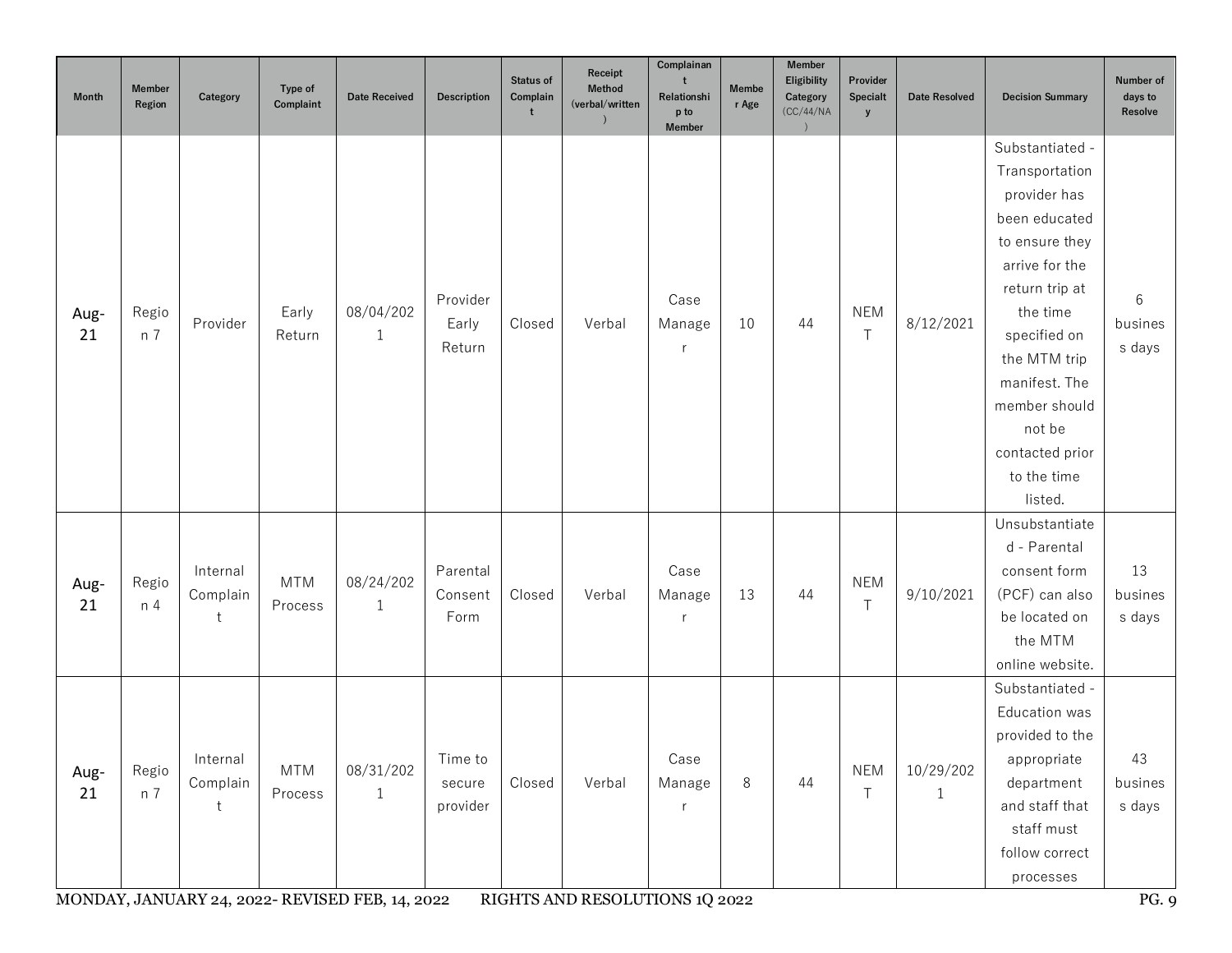| <b>Month</b> | <b>Member</b><br>Region | Category             | Type of<br>Complaint | <b>Date Received</b> | <b>Description</b> | <b>Status of</b><br>Complain | Receipt<br><b>Method</b><br>(verbal/written | Complainan<br>Relationshi<br>p to<br><b>Member</b> | <b>Membe</b><br>r Age | <b>Member</b><br><b>Eligibility</b><br>Category<br>(CC/44/NA) | Provider<br>Specialt            | Date Resolved | <b>Decision Summary</b>                                                                              | Number of<br>days to<br>Resolve |
|--------------|-------------------------|----------------------|----------------------|----------------------|--------------------|------------------------------|---------------------------------------------|----------------------------------------------------|-----------------------|---------------------------------------------------------------|---------------------------------|---------------|------------------------------------------------------------------------------------------------------|---------------------------------|
| Sep-<br>21   | Regio<br>n 7            | Internal<br>Complain | MTM<br>Process       | 09/17/202            | Trip<br>Request    | Closed                       | Verbal                                      | Case<br>Manage                                     |                       | 44                                                            | NEM<br>$\overline{\phantom{0}}$ | 11/9/2021     | Unsubstantiate<br>d - The<br>transportation<br>provider<br>followed the<br>correct MTM<br>processes. | 37<br>busines<br>s days         |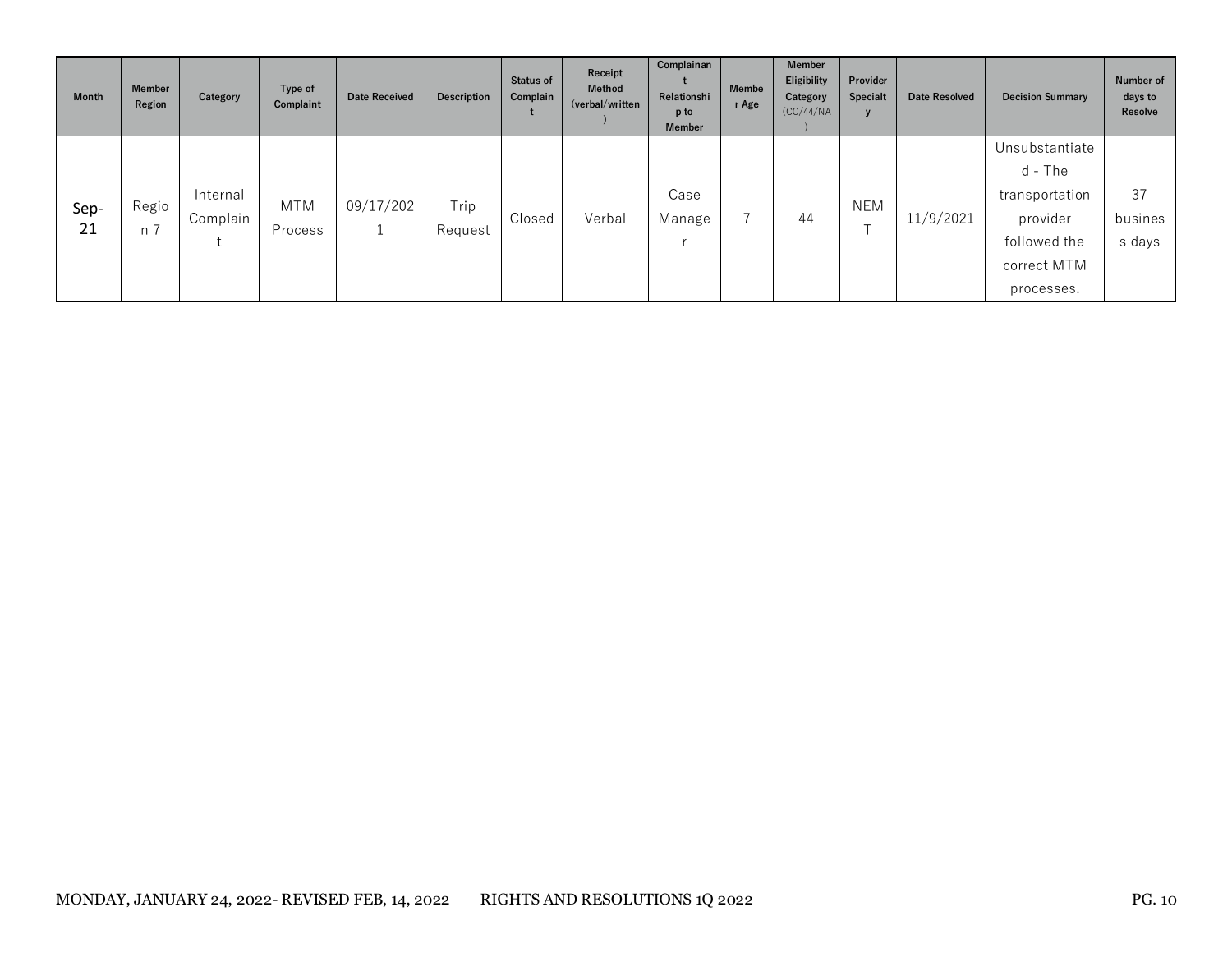#### <span id="page-11-0"></span>**Early Periodic Screening Diagnosis and Treatment**

*Early and Periodic Screening, Diagnostic and Treatment (EPSDT) is a benefit for individuals under the age of 21 who are enrolled with Medicaid, to ensure individuals receive appropriate preventive, dental, mental health, developmental, and specialty services. EPSDT is utilized when other services/supports offered within Idaho's behavioral health system of care, are deemed to be unsuccessful or insufficient.* 

*A Psychiatric Residential Treatment Facility (PRTF) is a type of service covered under EPSDT and is defined by CMS as any non-hospital facility with a provider agreement with a State Medicaid Agency to provide the inpatient services benefit to Medicaid-eligible individuals under the age of 21 (psych under 21 benefit).* 

There was one EPSDT PRTF Denial Appeal during the 1st quarter of SFY 2022.

<span id="page-11-1"></span>*Table 4: Early and Periodic Screening, Diagnostic and Treatment (EPSDT) Denial Appeal Detail, 1Q, 2022*

| Type of Appeal | <b>Status</b> | Resolution                | Days To<br>Resolution |
|----------------|---------------|---------------------------|-----------------------|
| Standard       | Closed        | <b>Appellant Withdrew</b> | 29                    |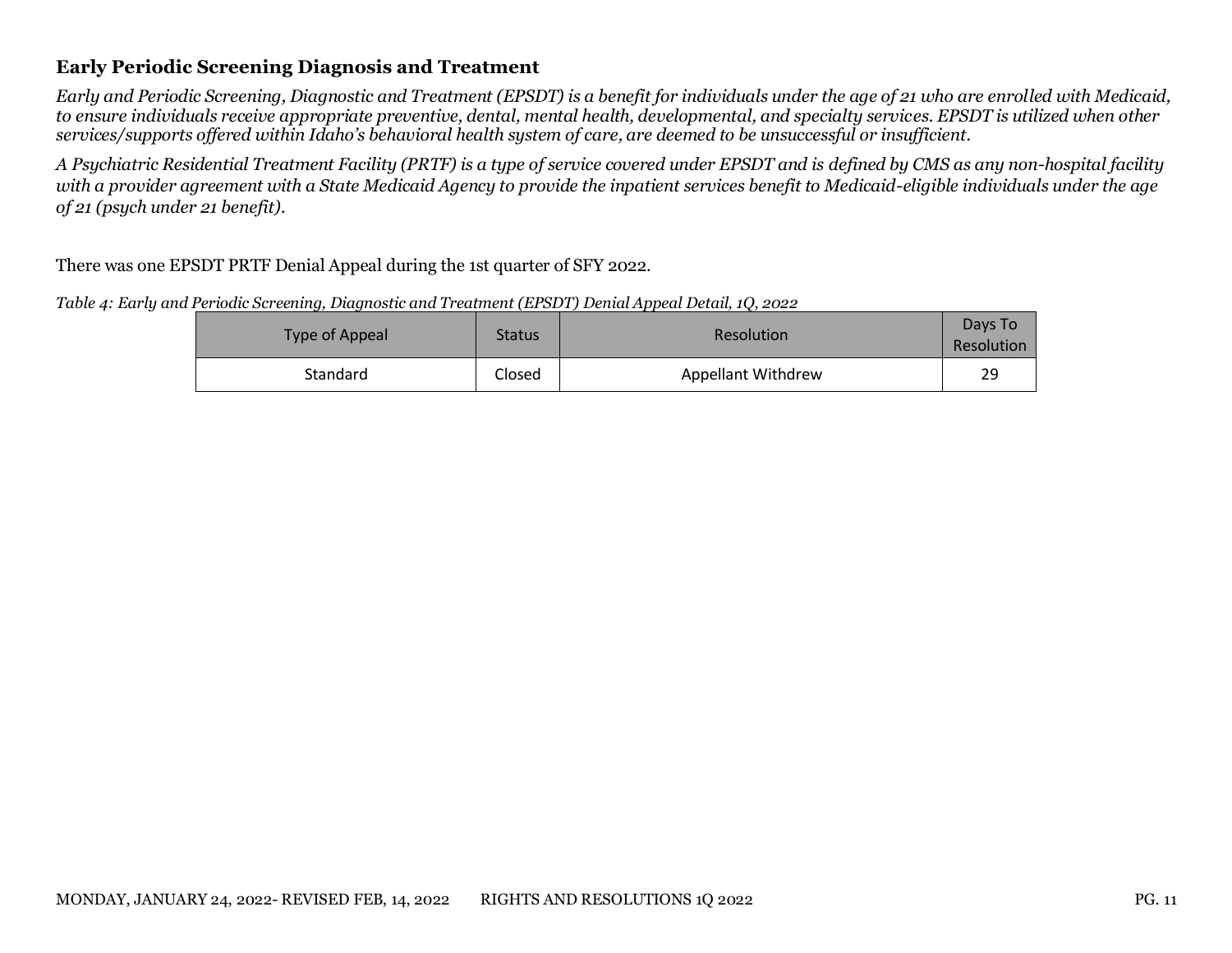#### <span id="page-12-0"></span>**Idaho Department of Juvenile Corrections (IDJC) (YES Class Families/Youth)**

There were five youth and no family complaints during the 1st quarter of SFY 2022. Of the complaints received by IDJC staff, four of the complaints were resolved in seventeen calendar days or less.

<span id="page-12-1"></span>*Table 6: IDJC Complaint Detail, 1Q, 2022*

| Type of Concern                                                                                | Status (as of<br>Sept 30) | Resolution                                                                                                                                                                                                                                                              |
|------------------------------------------------------------------------------------------------|---------------------------|-------------------------------------------------------------------------------------------------------------------------------------------------------------------------------------------------------------------------------------------------------------------------|
| Complaint about hearing religious services from<br>another room was a violation of his rights. | Resolved                  | Juveniles are able to hang out in their wings<br>instead of classrooms.                                                                                                                                                                                                 |
| Youth stated that nursing refused his medication<br>when he asked for it.                      | Resolved                  | Nursing supervisor advised that the nurse<br>on duty evaluated the symptom and made<br>a decision about how to care for the youth.<br>Youth did not like the response and spoke<br>with superintendent. Superintendent met<br>with youth on 09/02/2021                  |
| States staff withheld church services from them.                                               | Resolved                  | After follow up, the reporting juvenile<br>acknowledged that the staff got religious<br>representatives to cottage and that he<br>understood why staff made the choice that<br>he did.                                                                                  |
| States that he feels the clinic is pushing the COVID<br>vaccine on the students at JCC.        | Unresolved                | Superintendent spoke with the youth and<br>helped him understand that all youth are<br>offered education on vaccines and given<br>the choice to receive them or not.                                                                                                    |
| States her ankle has been hurting and the clinic is<br>not doing anything about the issue.     | Resolved                  | Juvenile was seen by nursing and the<br>doctor for the sprained ankle and was given<br>instructions by both. It was explained to<br>her that a brace was counterproductive and<br>that the guidance for strengthening it from<br>nursing and the doctor would help her. |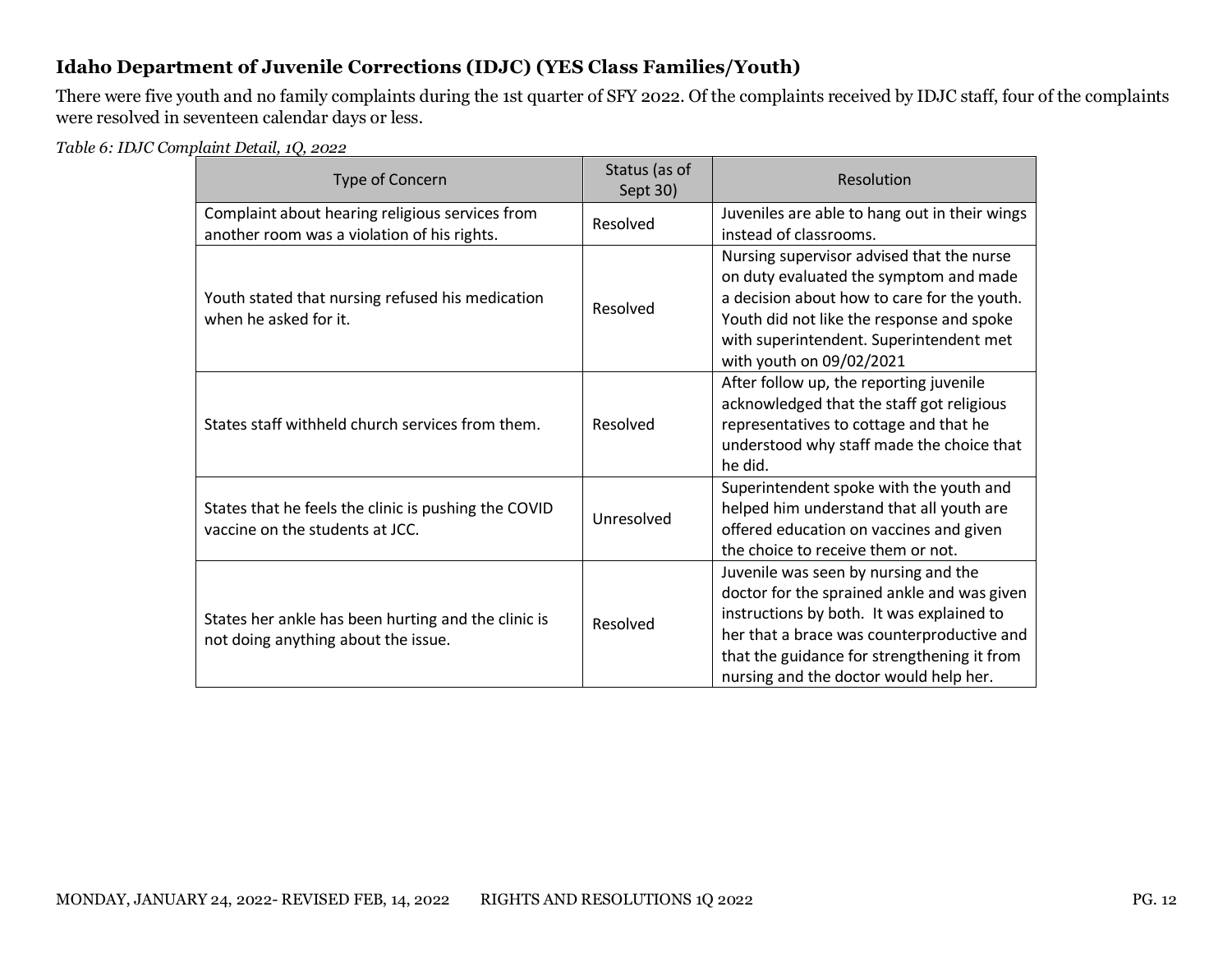#### <span id="page-13-0"></span>**Idaho State Department of Education (SDE)**

The Department of Education provides several "Dispute Resolution Processes" in the districts to help families resolve complaints, including Mediation, Facilitation, State Complaints, and Due Process Hearings. Facilitation and mediation are voluntary processes structured to increase understanding and reach resolution before a conflict develops into a formal dispute. State complaints can be filed by any individual or organization alleging any violation of the IDEA, including an alleged failure to comply with a previous due process hearing decision. Due Process Hearings involves an allegation or a series of allegations by either a parent/adult student or the district on issues relating to the identification, evaluation, educational placement, and the provision of free, appropriate public education (FAPE.)

|                  | <b>Section A: Written, Signed Complaints</b>                               |                |
|------------------|----------------------------------------------------------------------------|----------------|
| Item #           | Item description                                                           | 2020-2021      |
| 1                | Total number of written signed complaints filed.                           | 30             |
| 1.1              | Complaints with reports issued.                                            | 24             |
| 1.1.a            | Reports with findings of noncompliance.                                    | 21             |
| 1.1 <sub>b</sub> | Reports within timelines.                                                  | 24             |
| 1.1.c            | Reports within extended timelines.                                         | $\mathbf{0}$   |
| 1.2              | Complaints pending.                                                        | $\mathbf 0$    |
| 1.2.a            | Complaints pending a due process hearing.                                  | $\mathbf 0$    |
| 1.3              | Complaints withdrawn or dismissed.                                         | 6              |
|                  | <b>Section B: Mediation Requests</b>                                       |                |
| Item #           | Item description                                                           | 2020-2021      |
| $\mathbf{2}$     | Total number of mediation requests received through all dispute resolution | 20             |
| 2.1              | processes.<br>Mediations held.                                             | 15             |
| 2.1.a            | Mediations held related to due process complaints.                         | 3              |
| 2.1.a.i          | Mediation agreements related to due process complaints.                    | 3              |
| 2.1.b            | Mediations held not related to due process complaints.                     | 12             |
| 2.1.b.i          | Mediation agreements not related to due process complaints.                | 10             |
| 2.2              | Mediations pending.                                                        | $\mathbf 0$    |
| 2.3              | Mediations withdrawn or not held.                                          |                |
|                  | <b>Section C: Due Process Complaints</b>                                   | 5              |
| Item #           |                                                                            |                |
|                  | Item description                                                           | 2020-2021      |
| 3                | Total number of due process complaints filed.                              | 7              |
| 3.1              | Resolution meetings.                                                       | 5              |
| 3.1.a            | Written settlement agreements reached through resolution meetings.         | $\overline{4}$ |
| 3.2              | Hearings fully adjudicated.                                                | 3              |
| 3.2.a            | Decisions within timeline (include expedited).                             | $\mathbf{O}$   |

<span id="page-13-1"></span>*Table 7: SDE Complaint Detail, 2020 - 2021*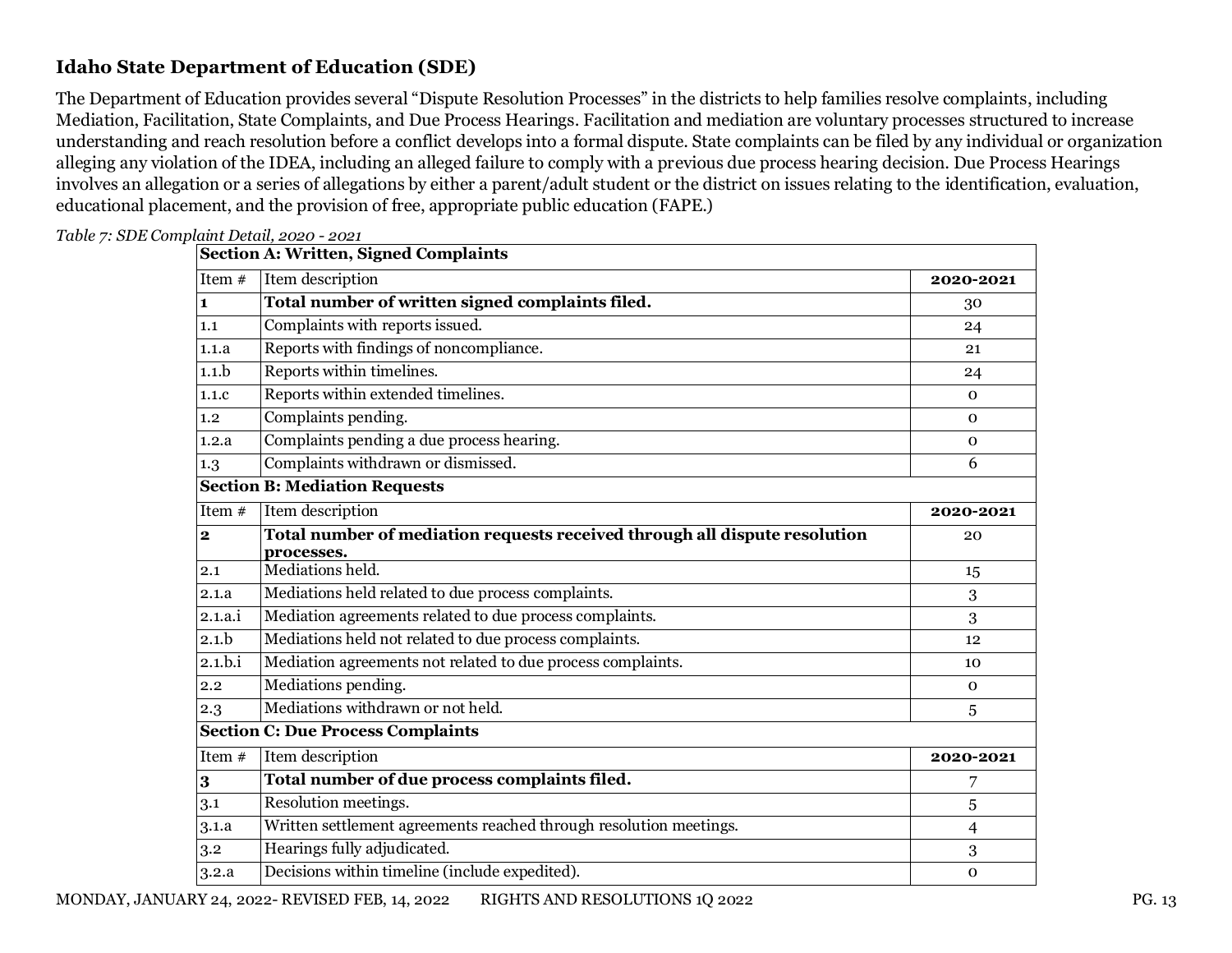| 3.2.b                                                                                 | Decisions within extended timeline.                                                   | 3           |
|---------------------------------------------------------------------------------------|---------------------------------------------------------------------------------------|-------------|
| 3.3                                                                                   | Due process complaints pending.                                                       | $\Omega$    |
| 3.4                                                                                   | Due process complaints withdrawn or dismissed (including resolved without a hearing). | 4           |
| <b>Section D: Expedited Due Process Complaints (Related to Disciplinary Decision)</b> |                                                                                       |             |
| Item $#$                                                                              | Item description                                                                      | 2020-2021   |
|                                                                                       | Total number of expedited due process complaints filed.                               | $\Omega$    |
| 4.1                                                                                   | Expedited resolution meetings.                                                        | $\Omega$    |
| 4.1.a                                                                                 | Expedited written settlement agreements.                                              | $\Omega$    |
| 4.2                                                                                   | Expedited hearings fully adjudicated.                                                 | $\Omega$    |
| 4.2.a                                                                                 | Change of placement ordered.                                                          | $\Omega$    |
| 4.3                                                                                   | Expedited due process complaints pending.                                             | $\Omega$    |
| 4.4                                                                                   | Expedited due process complaints withdrawn or dismissed.                              | $\mathbf 0$ |